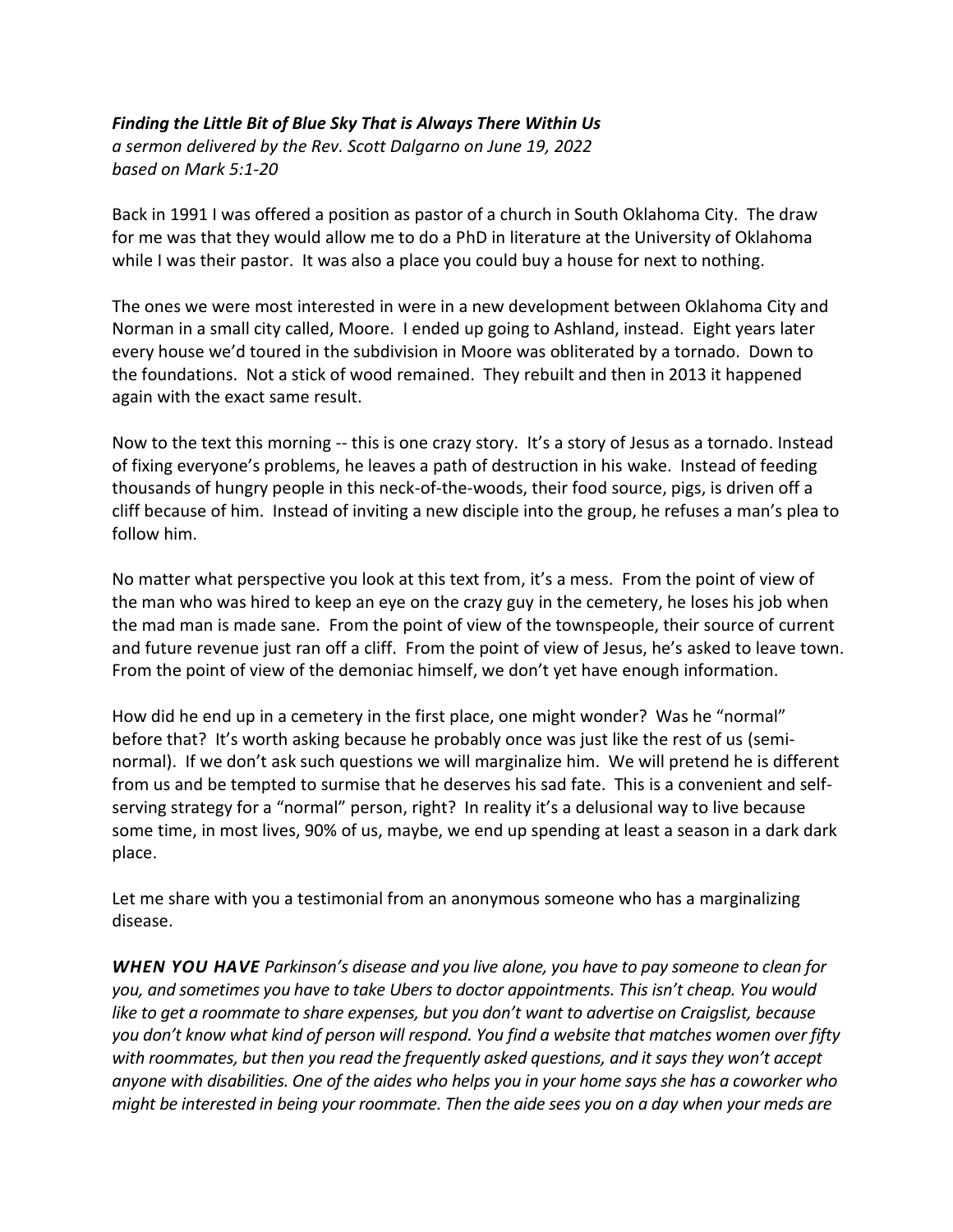*not working so well, and you overhear her on the phone telling the coworker it would be too much trouble living with you.*

*When you have Parkinson's disease and your friends are getting together for lunch or to go shopping, they sometimes don't call you. It's not that they don't want to spend time with you; it's just more difficult when you're involved. You don't drive, so someone has to pick you up, and they have to choose a place that's easy for you to access. You don't get invited on trips to the mountains or the lake or the beach either, even though you'd like to see those places, too. You try not to be needy, but you feel less like a friend than an obligation. Friends do help you with errands; they just don't stay to spend time with you. They have other friends for that.*

*When you have Parkinson's disease, you hope for a new treatment or a cure. You don't want to be remembered this way, but you, too, are starting to forget the person you used to be. Even in your dreams you have trouble walking.*

Back now to the demoniac. He lived a terrible life. He was a despised outcast, but he meets a man who will not allow him to remain an outcast. That man, of course, is Jesus.

Note that this story does not stand alone in the gospel of Mark. It follows some wild happenings. Jesus is teaching and he's interrupted when his mother and brothers arrive and want to take him home to Nazareth because they think he's out of his mind. That's when he tells everyone listening that they are his real family. After that he's in a boat with the disciples and a storm comes up and soon his disciples rage at him for not caring about them enough because he's catching a nap. It's then that he stills a storm on the lake, amazing his friends. Directly after that he stills the storm inside the man with the demons. The two stories are literarily equal and are intended to go together.

They confirm that Jesus is, first, a peace maker -- someone with power to still inner and outer storms. Well, if there was a time we needed a peacemaker it sure would be now. As crazy as this world is, he, apparently, has the power to still our storms; the outside ones and the inside ones.

Our reaction to those storms is often fear. And as with the disciples' reaction, out of that fear often comes our assumption that the creator of the universe doesn't really care.

But Jesus confounds that assumption. Even in the midst of the greatest storm he finds a little bit of blue sky and makes of that, a peace. This is what I want to focus on this morning.

So, let me repeat that point. Even in the midst of the greatest storm, inside us or outside, he makes of that a peace.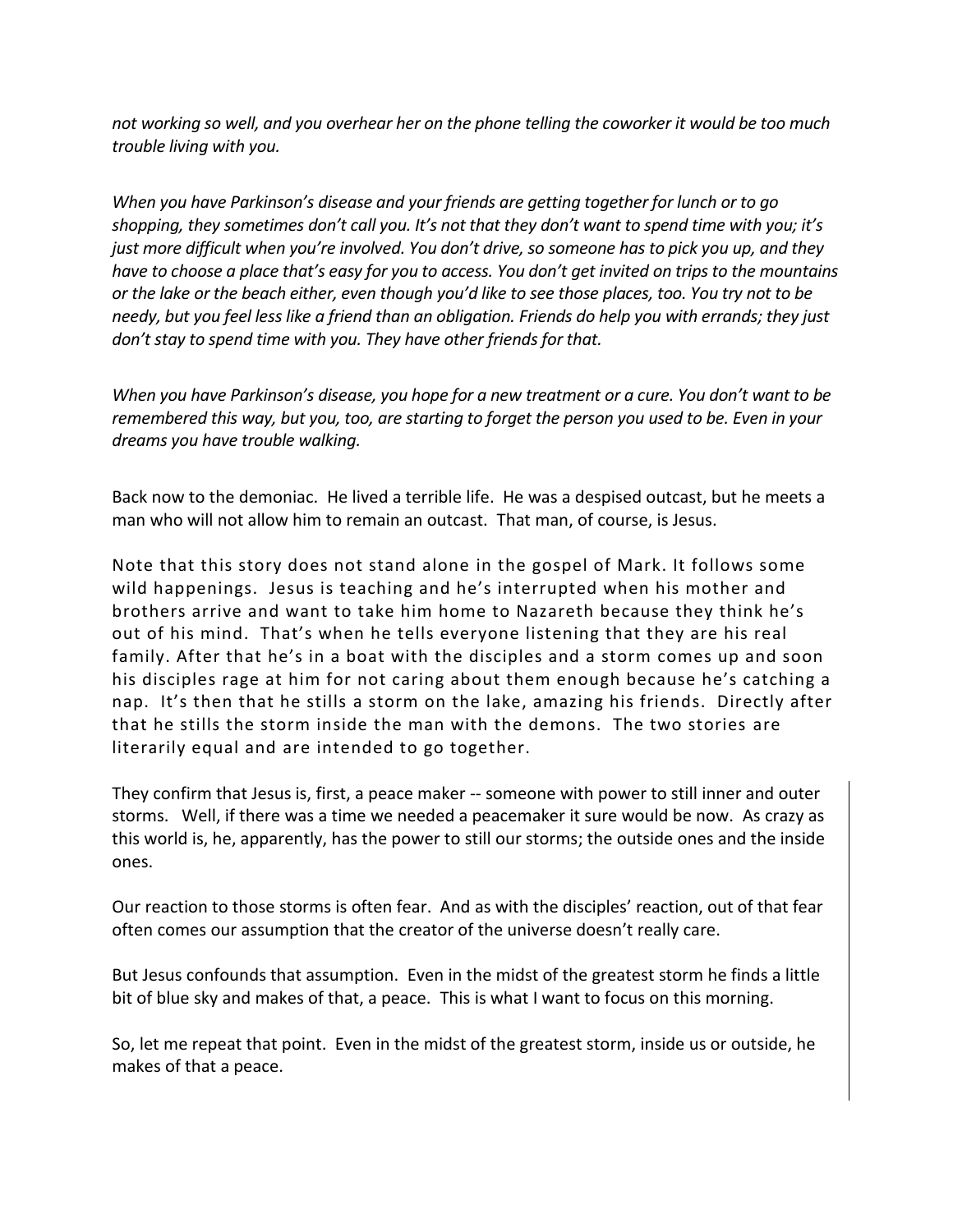Here's a story that the late spiritual teacher and psychologist, Ram Dass, loved to tell. Many years ago a woman phoned him at 2am. He was on the east coast, she was calling him from California. She said she was going to commit suicide. "I've gone crazy," she said.

Groggy from sleep, Ram Dass still found enough whimsy in his midnight reverie to say, "Look, you're obviously too crazy to talk to, so can I please speak to the person who dialed all seven numbers, plus the area code, because *that* person must have all her marbles?"

When Ram Dass would tell that story he would go on to say that he believed even in the craziest moments of our lives, even during the greatest storms, there is always "a little bit of blue sky" inside of us. We just need to recognize that fact and be willing and able to grasp it.

Here is how he put it more generally: "We often go along and we are 50% okay and then, "Ah here comes the depression." Or, "Here comes the grief, again," or, "Here comes my anxiety disorder." But look, there is always a part of you that is not anxious; not completely depressed; that little piece of blue sky."

The clearest Biblical illustration of this reality that I know of is inside Jesus's story of the Prodigal son. Remember how the young man does something unspeakable? He asks his father for his inheritance, admitting he wished his father was dead. Strike one. Then he goes to a foreign land and goes through the money quickly and on nothing but wild living. Strike 2. Then he takes the only job he can in that foreign land, feeding animals that back home they call unclean. Strike 3. Finally, smelling the awfulness of the slop he realizes just how far he has fallen, at which point he might just kill himself.

But Jesus says that, instead, "he came to himself" and he thought of a tiny sane way back in the direction of his old life. He will go home and not ask for restoration. No, he will just ask for a job on his dad's ranch. He must have been out of his cotton pickin' mind, but he reaches out of himself for some sanity; a measured response. He's done something unspeakable, but he believes he is more than something unspeakable. He is not, as we say today, the worst thing he has ever done in his life. And he knows it.

He is not the worst thing he has ever done.

That's what one should work to find in oneself. The part that is NOT totally compromised. Today so many of us tend to be over-anxious. We need to keep breathing.

We need to work to find moments of spaciousness so that then when our world begins to contract and we feel we are being sucked down a black hole we will notice it early and will ask, "Why is my heart closing down again?"

So, the first thing we need to do is notice when it happens and recognize that we need not give such suffocating movements full sway. I'm talking here about the ability to detach.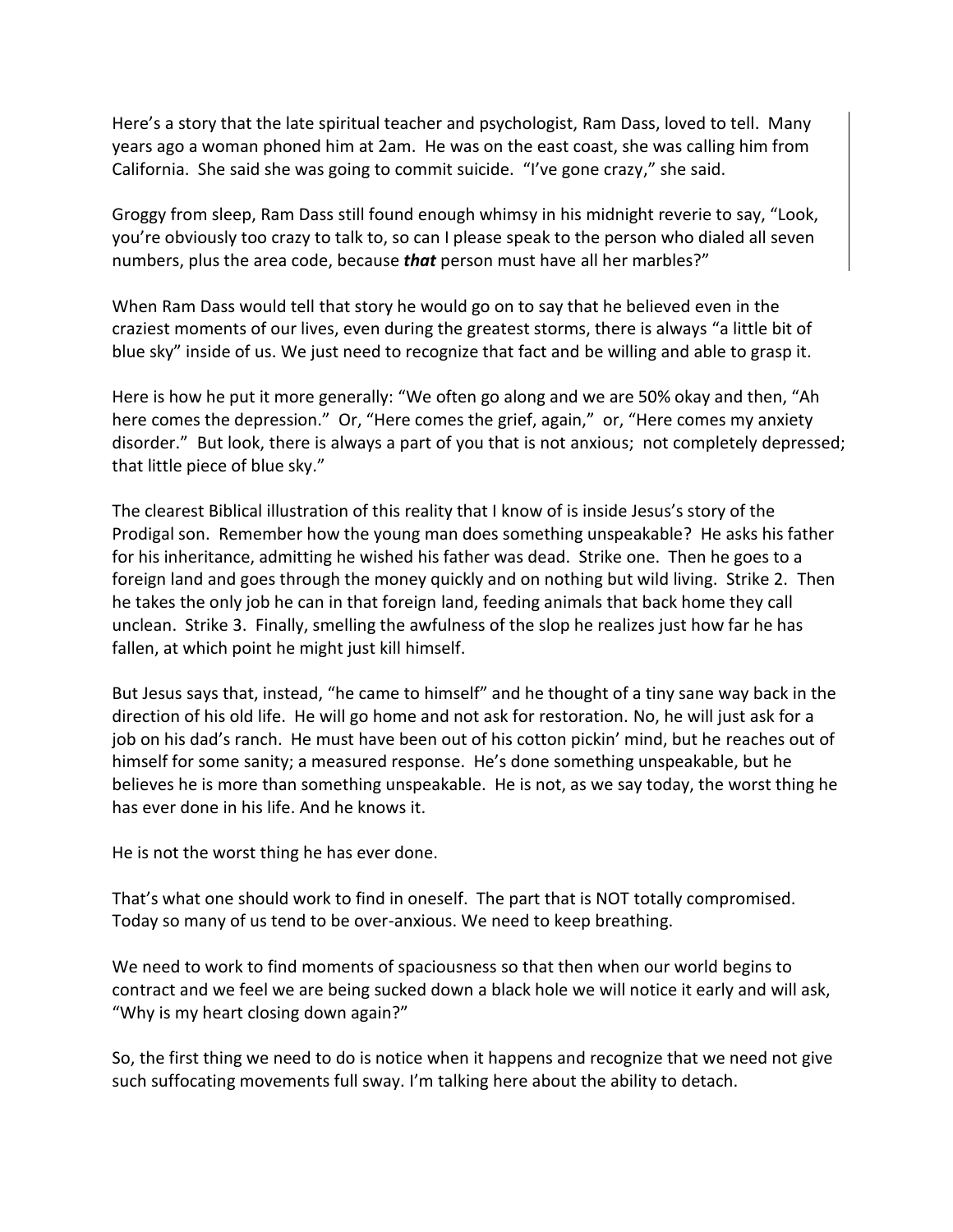If you want a credible sense of what that might mean you will find it in Mitch Albon's book, *Tuesday's With Morrie*, about his friendship with his old professor and friend, Morrie Schwartz.

Morrie was suffering from ALS. The ALS would make him prone to swallowing wrong and choking. And the choking made him prone to panic. Morrie said, just to stay sane he had to learn to detach from the panic. And to detach from it, he found he needed to kind of embrace it first. Here is how he described it to his young friend Mitch.

"Detachment?" says Mitch, "Aren't you always talking about experiencing life? All the good emotions, all the bad ones."

Morrie agreed but said, "Detachment doesn't mean you don't let the experience penetrate you. On the contrary, you let it penetrate you fully. That's how you are able to leave it."

Mitch was mystified. Morrie continued: "Take any emotion. Love for a partner, or grief for a loved one, or what I'm going through, fear and pain from a deadly illness.

If you hold back on the emotions -- if you don't allow yourself to go all the way through them - you can never get to being detached, you're too busy being afraid. You're afraid of the pain, you're afraid of the grief. You're afraid of the vulnerability that loving entails. But by throwing yourself into these emotions, by allowing yourself to dive in all the way, over your head even, you experience them fully and completely.

You know what pain is. You know what love is. You know what grief is. And only then can you say, 'All right. I have experienced that emotion. I recognize that emotion. Now I need to detach from that emotion for a moment. . . . I know you think this is about dying, but it's like I keep telling you. When you learn how to die you learn how to live.'

Morrie talked about his most fearful moments, when he felt his chest locked in heaving surges or when he wasn't sure where his next breath was coming from. These were terrifying times, he said and his first emotions were fear and anxiety. But once he recognized the feel of those emotions, their texture, their moisture, the shiver down the back, the quick flash of heat that crosses your brain -- then he was able to say, "Okay. This is fear. Step away from it. Step away."

"I thought," said Mitch, "about how often this is needed in everyday life. How we feel lonely, sometimes to the point of tears, but we don't let those tears come because we are not supposed to cry. Or how we feel a surge of love for a partner but we don't say anything because we are frozen with the fear of what those words might do to the relationship. Morrie's approach was the exact opposite. Turn on the faucet. Wash yourself with the emotion. It won't hurt you, it will only help.

If you let the fear inside, if you pull it on like a familiar shirt, then you can say to yourself, 'All right, it's just fear, I don't have to let it control me. I see it for what it is.' Same for loneliness: you let it go. If the tears flow, feel it completely-- but eventually be able to say, 'All right, that